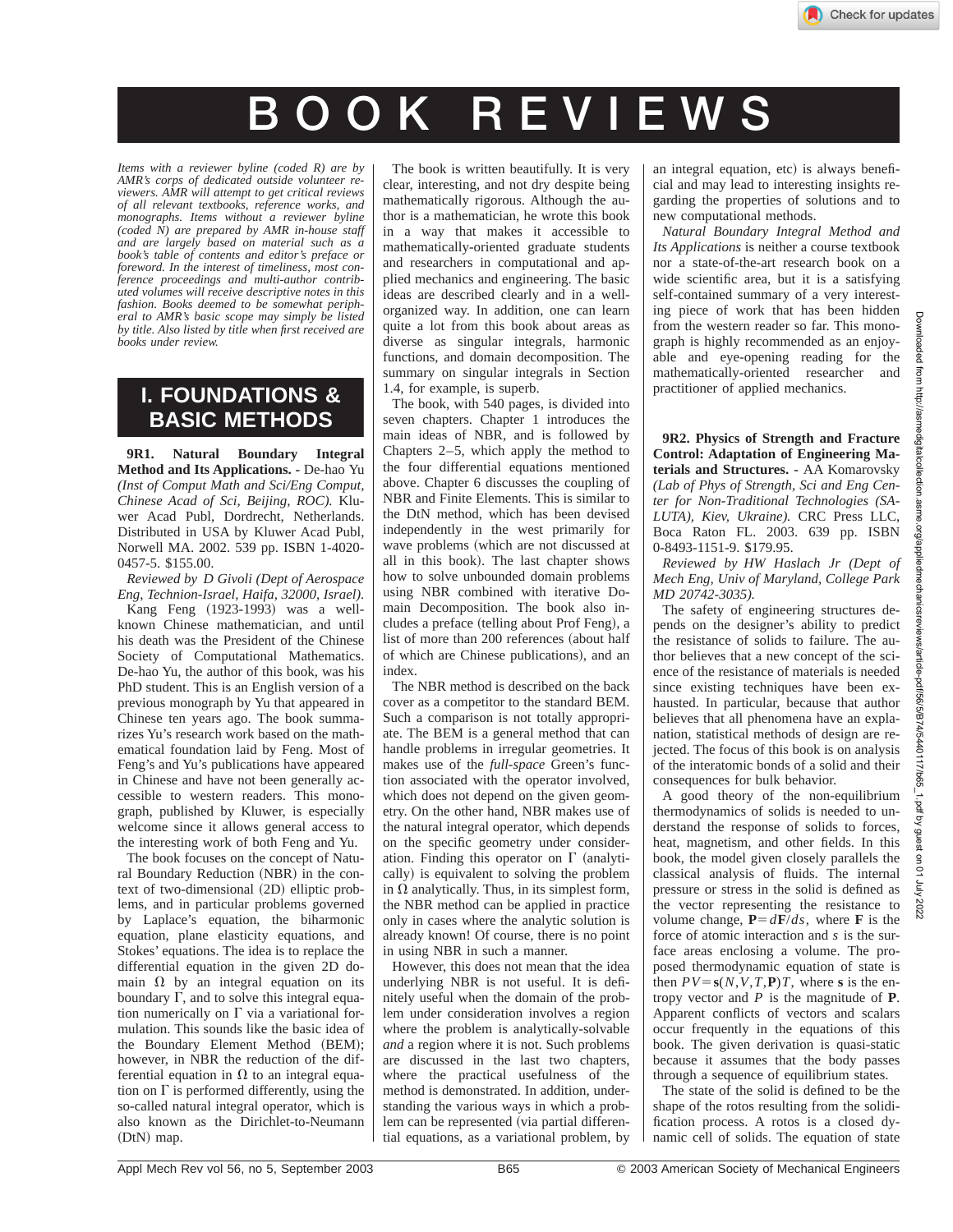relates the temperature of the solid structure to its ability to generate resistance forces. Compressions are those atoms located on the decreasing portion of a bond force minimum and provide resistance under heat adsorption, and dilatons are those located on the increasing portion to a force maximum and offer resistance in heat radiation. The compression-dilaton pattern of the bonds in a structure determines its response to loads, temperature, and other environmental conditions. Dilaton materials resist compression while compression materials resist tension. Chapter 3 provides experimental verification of this relation and its influence on the size effect, stresses, and aging in the response of solids, in particular that of concrete. The traditional design strategy of increasing the size of a structure to support loads increases the number of cracks and the possibility of crack growth.

The description of dynamic loading, durability, creep, and fatigue is developed from the equation of state to try to explain the physical nature of the time-dependent response. The increased resistance influences the initiation and propagation of cracks. Durability is related to entropy. The theory is claimed to be a generalization of the kinetic theory of strength which postulates that thermal fluctuations are key in breaking atomic bonds. In service, the equation of state describes how a structure is strongly influenced by environmental effects such as moisture, radiation, hydrogen embrittlement, and aging due to thermal and load fields.

Fracture is attributed to what is called the Maxwell-Boltzmann factor (from the distribution of energy states), which describes the concentration density and energy of particles in a given region of the solid and which introduces stress-concentrations. As in classical fracture mechanics, breaking of bonds releases internal energy. Fracture is a thermally dependent process. Deformation and fracture always occur together; fracture is not due, as postulated by others, to the breaking of the weakest link. Fatigue life is again related to thermodynamic parameters through the equation of state. Fatigue is due to phase transitions in the compressiondilaton bond pattern.

Two final chapters give applications to service life control and the theory of design. Methods of diagnosing the strength of the material described include thermography (emphasizing the thermal nature of internal stresses and strains), hardness, and durability analysis. The methods of adaptation of the materials to service conditions cover controlling the strength and fracture, heat treatment, use of compensating fields, and heterogeneity of the material.

*Physics of Strength and Fracture Control: Adaptation of Engineering Materials and Structures* is a serious attempt to explain bulk structural behavior from the atomic structure. However, the confusion of vectors and scalars in the mathematical expressions for the equation of state often overshadows the physical insights presented. Specific detailed applications would have helped convince the reader that this design strategy can be carried out in practice.

**9N3. Error Estimation and Adaptive Discretization Methods in Computational Fluid Dynamics. -** Edited by T Barth *(NASA Ames Res Center, Moffett Field CA)* and H Deconinck *(von Karman Inst for Fluid Dyn, Rhode-Saint-Genese, Belgium).* Springer-Verlag, New York. 2003. 353 pp. ISBN 3-540-43758-4. \$79.95.

This book considers recent developments in numerical error estimation and adaptive discretization for finite element and finite volume methods with particular attention given to discretization methods used frequently in computational fluid dynamics. The volume consists of six detailed articles by leading specialists covering a range of topics including a posteriori error estimation of functionals, one- and two-sided error bounds, error indicators for adaptivity, and nd geometrical aspects of adaptive mesh refinement.

**9N4. Inverse Engineering Handbook. -** Edited by KA Woodbury *(Univ of Alabama, Tuscaloosa AL).* CRC Press LLC, Boca Raton FL. 2002. 640 pp. ISBN 0-8493-0861-5. \$149.95.

This reference allows the readers to understand, implement, and benefit from a variety of problem-solving techniques. Each chapter details a method developed or refined by its contributor, who provides clear explanations, examples, and in many cases, software algorithms. The presentation begins with methods for parameter estimation, which build a bridge to boundary function estimation problems. The techniques addressed include sequential function estimation, mollification, space marching techniques, and adjoint, Monte Carlo, and gradient-based methods. Discussions also cover important experimental aspects, including experiment design and the effects of uncertain parameters.

**9N5. MATLAB Guide to Finite Elements: An Interactive Approach. -** P Kattan *(Appl Sci Univ, Amman, Jordanien).* Springer-Verlag, New York. 2003. 385 pp. ISBN 3-540-43874-2. \$69.95.

Numerical implementation of Finite Element Analysis is described using the computer program MATLAB. The book contains a short tutorial on MATLAB as well as a systematic strategy for the treatment of the finite element method. Various examples and exercises are provided out of Mechanical Engineering, Civil Engineering, Aerospace Engineering, and Materials Science. The book stresses the interactive use of MAT-LAB. Each example is solved in an interactive manner. The accompanying CD-Rom includes at least 50 MATLAB functions specifically written to be used with this book in the form of a MAT-LAB Finite Element Toolbox. An extensive solutions manual is provided as well, which includes detailed solutions to all the problems in the book for classroom use.

**9N6. Selected Topics in Boundary Integral Formulations for Solids and Fluids. -** Edited by V Kompis *(Univ of Eilina, Slovak Republic).* Springer-Verlag, New York. 2003. 241 pp. Softcover. ISBN 3-211-83693-4. \$79.95.

This book outlines special approaches using singular and non-singular, multi-domain and meshless BEM formulations, hybrid- and reciprocity-based FEM for the solution of linear and nonlinear problems of solid and fluid mechanics and for the acoustic fluid-structure interaction. Use of Trefftz functions and other regularization approaches to boundary integral equations (BIE), boundary contour and boundary node solution of BIE, sensitivity analysis, shape optimization, error analysis and adaptivity, stress and displacement derivatives in nonlinear prob-

lems smoothing using Trefftz polynomials, and other special numerical approaches are included. Applications to problems such as noise radiation from rolling bodies, acoustic radiation in closed and infinite domains, 3D dynamic piezoelectricity, Stefan problems, and coupled problems are also included.

**Computational Partial Differential Equations: Numerical Methods and Diffpack Programming, Second Edition. -** HP Langtangen *(Simula Res Lab, Martin Linges vei 17, Fornebu, PO Box 134, Lysaker, 1325, Norway).* Springer-Verlag, Berlin. 2003. 855 pp. ISBN 3-540- 43416-X. \$69.95. (Under review)

**Finite Element Methods with B-Splines. -** K Hollig *(Universitat Stuttgart, Stuttgart, Germany).* SIAM, Philadelphia. 2003. 145 pp. ISBN 0-89871-533-4. \$65.00. (Under review)

### **II. DYNAMICS & VIBRATION**

**9R7. Aeroacoustic Measurements. -** Edited by TJ Mueller *(Dept of Aero and Mech Eng, Univ of Notre Dame, 112 Hessert Center, Notre Dame IN 46556-5684).* Springer-Verlag, Berlin. 2002. 313 pp. ISBN 3-540-41757-5. \$99.00.

*Reviewed by MG Prasad (Dept of Mech Eng, Stevens Inst of Tech, Hoboken NJ 07030).*

It is well known that experimental work plays an important role in acoustics. In particular, the acoustical measurements in the presence of airflow is challenging due to test conditions. This book deals with this challenging and important topic in acoustics namely aeroacoustics. The five chapters of the book deal with various aspects aeroacoustic measurements with applications.

Chapter 1, on ''Microphone measurements in and out of air stream,'' deals with the acoustic characteristics of wind tunnels. The discussions include criteria for simulation of aeroacoustic test environment with requirements such as propagation effect, scaling, low background noise levels, etc. Chapter 2 presents ''Beam forming in acoustic testing.'' The use of beam forming technique and its applications in the modeling of wind tunnel noise with non-acoustic hard walls and free jets are discussed. Several beam forming algorithms with techniques for removing interference is discussed in this chapter.

Chapter 3 covers ''Aeroacoustic phased array testing in low speed wind tunnels.'' A comprehensive treatment of the design and application of acoustic phased array measurement capability for low speed wind tunnels is presented. Various aspects of operation such as calibration, data handling, etc, are discussed. Chapter 4 is on ''Source characterization by correlation techniques.'' The characterization of acoustical sources using correlation techniques is presented. The chapter discusses various mathematical aspects through cross-correlation and coherence functions. Various examples including correlation measurements between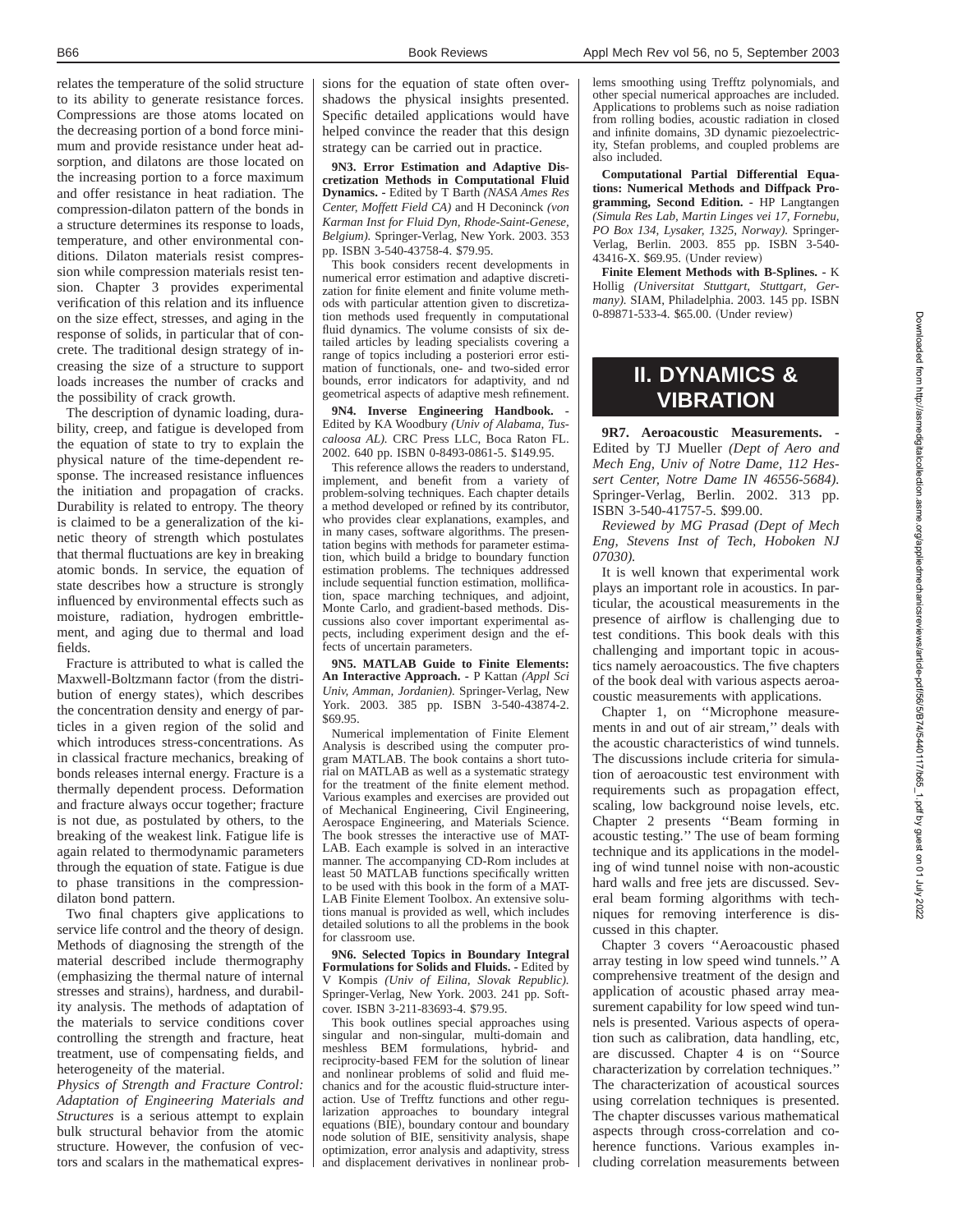surface pressure and far field acoustic pressure field data are included. The last chapter is ''An anechoic facility for basic aeroacoustic research.'' The chapter presents the design, construction, and performance evaluation of an anechoic wind tunnel facility for low speed and low turbulence applications. Use of such a facility to experimentally investigate fluid-solid interaction is discussed. A specific wind tunnel facility is described. As an example the use of the facility for a marine propeller response to inflow disturbance is discussed.

All chapters are well presented. In summary, *Aeroacoustic Measurements* is a nice integration of presentations of various recognized contributors. The book deals with important issues in design and performance evaluation of wind tunnel test facilities, measurement techniques, and mathematical aspects. Nice photographs and figures are included. Each chapter has a large number of references. The book is recommended for libraries and all graduate students, researchers, and professionals in acoustics. In particular, those involved in experimental aeroacoustics will find this book very useful.

**9R8. Mechanical Shock.** Mechanical Vibration and Shock Series, Vol II. **-** C Lalanne *(French Atomic Energy Authority, France).* Hermes Sci Publ, Paris. Distributed in USA by Taylor & Francis Publ, New York NY. 2002. 320 pp. ISBN 1-56032-986-6. \$150.00.

*Reviewed by C Cetinkaya (Dept of Mech and Aeronaut Eng, Clarkson Univ, CAMP 241, Box 5725, Potsdam NY 13699-5725).*

The title under review is the English translation of the original volume published in French in 1999. The work covered appears to be based on the author's professional experience in the French Atomic Energy Authority as a vibration and shock specialist and test specifications developer. This title is the second volume of the author's five-volume set entitled *Mechanical Vibration and Shock*. The other volumes cover harmonic excitations, random vibrations, fatigue, and test specification development.



Protecting the human, structures, material,

etc, from impact loading conditions has been an essential concern for designers and engineers in modern applications in which operational speeds and power have been steadily increasing. The title under review covers various well-established shock engineering techniques from mathematical analysis to test specification generation for practical use. Compared to other available titles, such as *Optimal Protection from Impact, Shock, and Vibration* by DV Balandin, NN Bolotnik, and WD Pilkey, the current title is set out to address more practical aspects of the effects of impact and shock testing. In this reviewer's opinion, its main audience will be experimentalist, practicing engineers and technicians working in the areas of impact protection and safety. The primary objective of the book is to assist technical professionals to develop impact (shock) test specifications, qualification and certification documents.

The book consists of nine chapters. Most chapters begin with a number of concise definitions of the concepts used in the rest of the chapter. While many of these definitions are useful, some would differ slightly from some commonly used definitions used in many English books. Perhaps, every translation book suffers from this minor terminology shift. For example, in 1.1.4 the following is given as a definition for *bump*: ''a bump is a simple shock which is generally repeated many times in testing.'' This concept appears to be close to ''pulse'' or ''waveform.'' Another example on terminology is the usage of the word *digitization* in the book for discretization of a function in time (*sampling*). Introductions are typically brief. Each chapter contains a generous number of plots. While the plots are not as polished as those in high-volume textbooks, they are adequate and useful in clarifying the materials. Listings of a few computer codes developed in BASIC programming language are also contained. However, no CD or diskette comes with the book, so the reader who is interested in running numerical simulations is expected to type these programs in.

The book is concerned strictly with linear and discrete systems. Most of the systems considered are low degree-of-freedom (dof) while some multi-dofs are occasionally used. Virtually all the analysis is based on the Fourier transform of ordinary differential equations modeling system dynamics. A college-level calculus background should be sufficient to follow the derivations and analyses presented in the book.

Chapter 1, entitled Shock Analysis, solely focuses on how the frequency spectra of temporal functions are obtained using Fourier transform and sampling theory (based on the fast Fourier transform algorithm). This is a brief, yet useful overview. In Chapter 2, the frequency responses of spring-mass-dampers systems are discussed in detail. The time and frequency responses of single- and multi-dof under various-

''standard'' dynamic loading conditions are listed. These standard loading conditions are later used in the development of test specifications. Numerical algorithms for calculating system responses are provided. A program developed in BASIC for shock response spectrum of a single-dof is included. Chapter 3 is devoted to shock response of a system at three different frequency ranges: low frequency (*static* domain), intermediate frequency, and high frequency (impulse domain). Amplitudes of responses of systems in these ranges are discussed and various practical relationships are derived and analyzed. Many examples illustrating the uses of these relationships are provided. This is the most mathematical of all the chapters in the book.

Development of detailed shock testing and measurement specifications for practical use is the main theme of Chapter 4. Various simplification and idealization methods for the impact loading conditions used in the development of test specifications have been discussed in great detail. The role of *shock*, *amplitude*, and *duration* choices in simplifying and representation of the waveforms in testing processes is discussed with many examples. Various simulation techniques are introduced and discussed.

Chapter 5 is a brief chapter focusing on kinematics of the shock excitation forms. The shocks are defined as applied acceleration, velocity, and displacement to an elastic system. Pulse shapes such as half-sine, rectangular, and peak saw are considered with various cases of rebounds. These concepts serve as background for the discussions in the following chapters. Standard shock machines are discussed in Chapter 6. A review of the testing systems utilized in practice is provided. The coverage of the programmers generating desired excitation acceleration profiles is particularly interesting. While a minimal amount of actual experimental data is included in the chapter, the descriptions of test machines and programmers are rather clear. The commercially available MTS test machines and programmers have been covered in somewhat detail. Another useful feature of Chapter 6 is that a number of examples are included. Compared to the shock machines covered in Chapter 6, with electrodynamics exciter known as shakers, more versatile excitation profiles can be generated with better reproducibility of impact. Chapter 7 offers a detailed comparison of shakers with other shock generation methods. In Chapter 8, a brief coverage of damage-based shocks generated by explosive charges is provided with various comparisons.

The final chapter of the book is devoted to the control of shakers to generate particular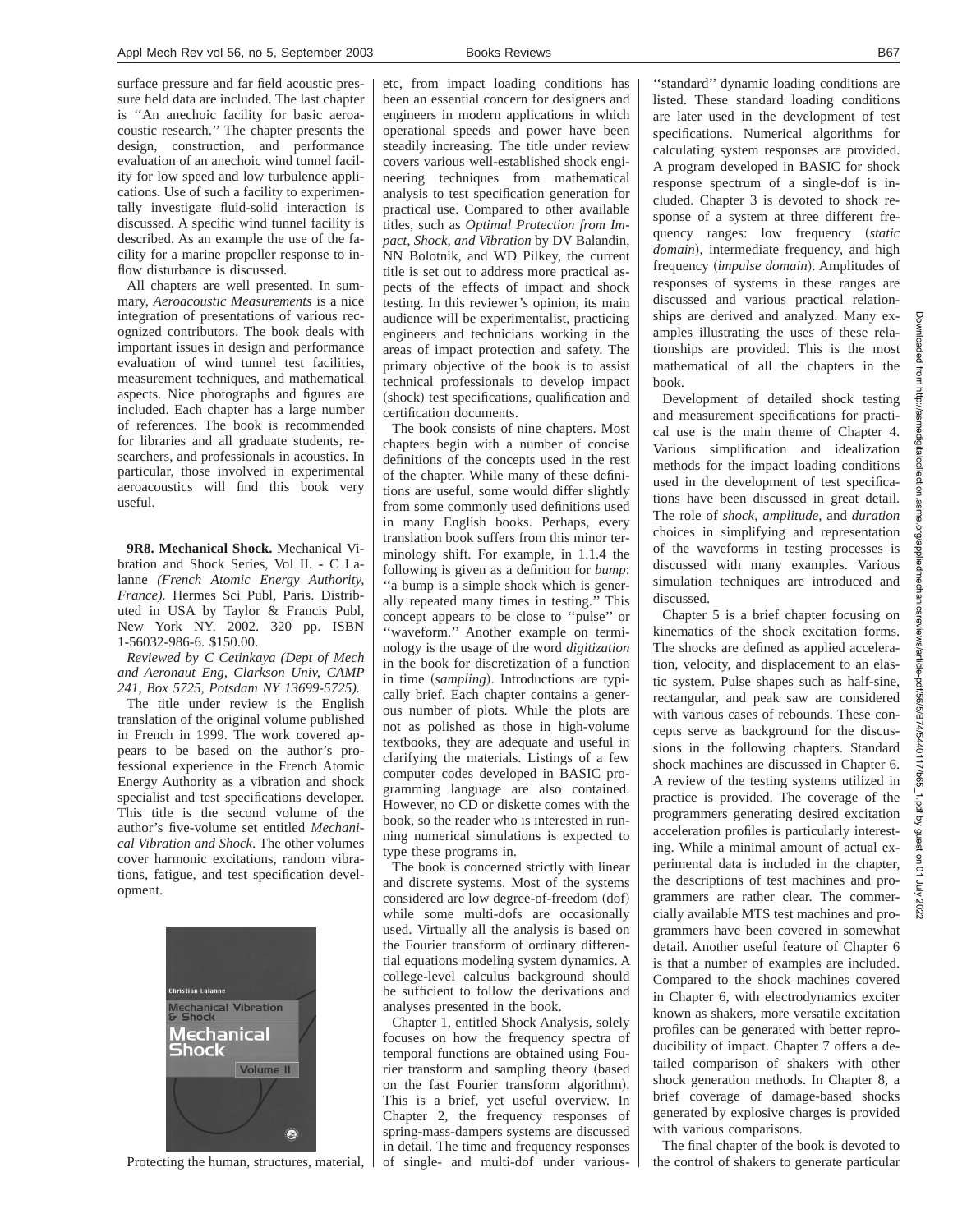types of excitations with pre-set shock re sponse spectra. The shock profiles obtainedwith the use of simple drop tests  $(covered in Chapter 6)$  are typically insufficient to recreate many practical impact conditions for testing purposes. Actively controlled shakers using analog and digital methods are discussed. Plots provided for various excitation waveforms functions (such as ZERD and WAVESIN) could be particularly useful in selecting an appropriate waveform for an application. In addition to an appendix on dimensional scaling in experimental simulations, a brief history on the development of mechanical test machines has been provided with the book.

Considering the content and depth of *Mechanical Shock*, practicing engineers and technicians who work in testing and test specification development areas will find this book particularly useful. Also, students and researchers looking for a concise introduction to the field of established impact and shock testing methods would apply practical techniques covered in the book to their specific impact problems. Some readers might find the references to French impact codes particularly interesting. This title can also be used as a quick reference in research laboratories, machines shops, and workshops.

**9R9. Mechanics of Solids and Shells: Theories and Approximations. -** G Wempner *(Georgia Inst of Tech, Atlanta GA)* and D Talaslidis *(Aristotle Univ, Thessaloniki, Greece).* CRC Press LLC, Boca Raton FL. 2003. 529 pp. ISBN 0-8493- 9654-9. \$119.95.

*Reviewed by J Petrolito (Sch of Sci and Eng, La Trobe Univ, PO Box 199, Bendigo, Vic 3550, Australia).*

This book can be considered a revised and updated edition of the first author's book *Mechanics of Solids with Applications to Thin Bodies*, which was originally published in 1973. Readers who are familiar with this book will find that much of it has been retained, usually verbatim, in the book under review. The main differences are a slight rearrangement of the material, a new chapter on finite elements, and disappointedly, the deletion of the exercises. This latter change, which diminishes the usefulness of the book as a teaching text, is difficult to understand.

The book is suitable for senior undergraduate or postgraduate students and aims to provide a broad foundation of the fundamentals of stress analysis for solids. Much of the text makes significant use of general tensor analysis, and this is briefly covered in Chapters 1 and 2. The book uses component tensor notation, rather than direct ten-sor notation.



Chapters 3–5 cover the fundamentals of continuum mechanics. Chapter 3 discusses the geometry of deformation and the various notions of strain. It also covers the transformations and decompositions of the strain tensor, and the simplifications that can be used under certain conditions, such as for the case of small strains. Chapter 4 introduces the stress tensor and its properties. The two concepts are linked in a lengthy Chapter 5 on constitutive relationships, including elastic and plastic effects.

The energy principles of solid mechanics are discussed in Chapter 6. Virtual work is used as a starting point for deriving the various variational principles and their applications. This chapter also includes a brief discussion on stability theory. Chapter 7 simplifies the general formulation to linear behavior, and discusses some representative problems in two-dimensions. These include plane stress and plane strain problems, stress concentration and torsion theory.

Chapter 8 develops the differential geometry of a surface theory, and this acts as a prelude to Chapter 9 on shell theory. The latter chapter provides a concise presentation of the theory and the role of approximations. The development is continued in Chapter 10, which introduces the Kirchhoff-Love constraint and its implications. The final chapter provides a brief introduction to the finite element method.

Judged on its own merits, *Mechanics of Solids and Shells: Theories and Approximations* is a useful introduction to the field, and it can also serve as a reference for practicing engineers and researchers in the area. As mentioned previously, the lack of exercises makes it more difficult to use as a teaching text, and it would need to be supplemented if used in this role.

**9R10. Vehicle Crash Mechanics. -** M Huang *(Dearborn MI).* CRC Press LLC, Boca Raton FL. 2002. 481 pp. ISBN 0-8493-0104-1. \$99.95.

*Reviewed by N Jones (Dept of Mech Eng, Univ of Liverpool, Brownlow Hill, Liverpool, L69 3GH, UK).*

This book has grown out of lectures which have been given by the author on vehicle crashworthiness to automotive engineers from the Ford Motor Company, full

service suppliers to the Ford Motor Company, and engineers from various consulting firms. The character of the book reflects this background; it is a thorough and detailed exposition of the subject, which is a cross between a textbook and a handbook. The book focuses almost exclusively on automobiles, although the basic equations, and some of the sections, could also be used for other vehicle crash mechanics.

The book contains seven chapters with the headings: Crash pulse and kinematics; crash pulse characterization; crash pulse prediction by convolution method; basics of impact and excitation modeling; response prediction by numerical methods; impulse, momentum and energy; and crash severity and reconstruction. The chapter on numerical methods focuses on lumped parameter methods, which bring out some of the basic features and response characteristics of vehicle crash mechanics. This would be likely to be more difficult to achieve with finiteelement methods of analysis, which are not considered in this book.

Almost all of the references cited are books, SAE papers, or conference proceedings, with virtually no journal articles. This forms a valuable entrée into the literature available on car crash mechanics. English units are used throughout the book, with a page of unit conversions before the index.

*Vehicle Crash Mechanics* is essential reading for anyone working on, or contemplating studying, the collision mechanics of automobiles. It would also be of value to others with an interest in basic aspects of the crashworthiness of other vehicles (buses, trains, trucks). Some of the sections on the crash pulse analysis would be of interest to many experimentalists who are active in the impact field.

**9N11. System Dynamics and Long-Term Behavior of Railway Vehicles, Track and Subgrade.** Series Lecture Notes in Applied Mechanics, Vol 6. **-** Edited by K Popp *(Univ of Hannover, Germany)* and W Schiehlen *(Univ of Stuttgart, Germany).* Springer-Verlag, New York. 2003. 490 pp. ISBN 3-540-43892-0. \$169.00.

New technologies for high-speed railway vehicles have been developed during the last few decades. The primary goals have been to increase traction, axle load, and traveling speed, and to guarantee passenger safety. However, new developments have revealed new limitations: settlement and destruction of the ballast and the subgrade lead to deterioration of the track; irregular wear of the wheels causes an increase in overall load and deterioration of passengers comfort; and damage of the running surfaces of the rail and the wheel is becoming more frequent. These problems have been investigated. This book contains the scientific results of the program as presented at a colloquium on the subject held at University of Stuttgart, Germany, 2002.

**Modern Approach to Classical Mechanics. -** H Iro *(Inst for Theor Phys, Johannes Kepler Univ, Linz, Austria).* World Sci Publ, Singapore. Distributed in USA by World Sci Publ, River Edge NJ. 2002. 442 pp. ISBN 981-238-213-5.  $$58.00.$  (Under review)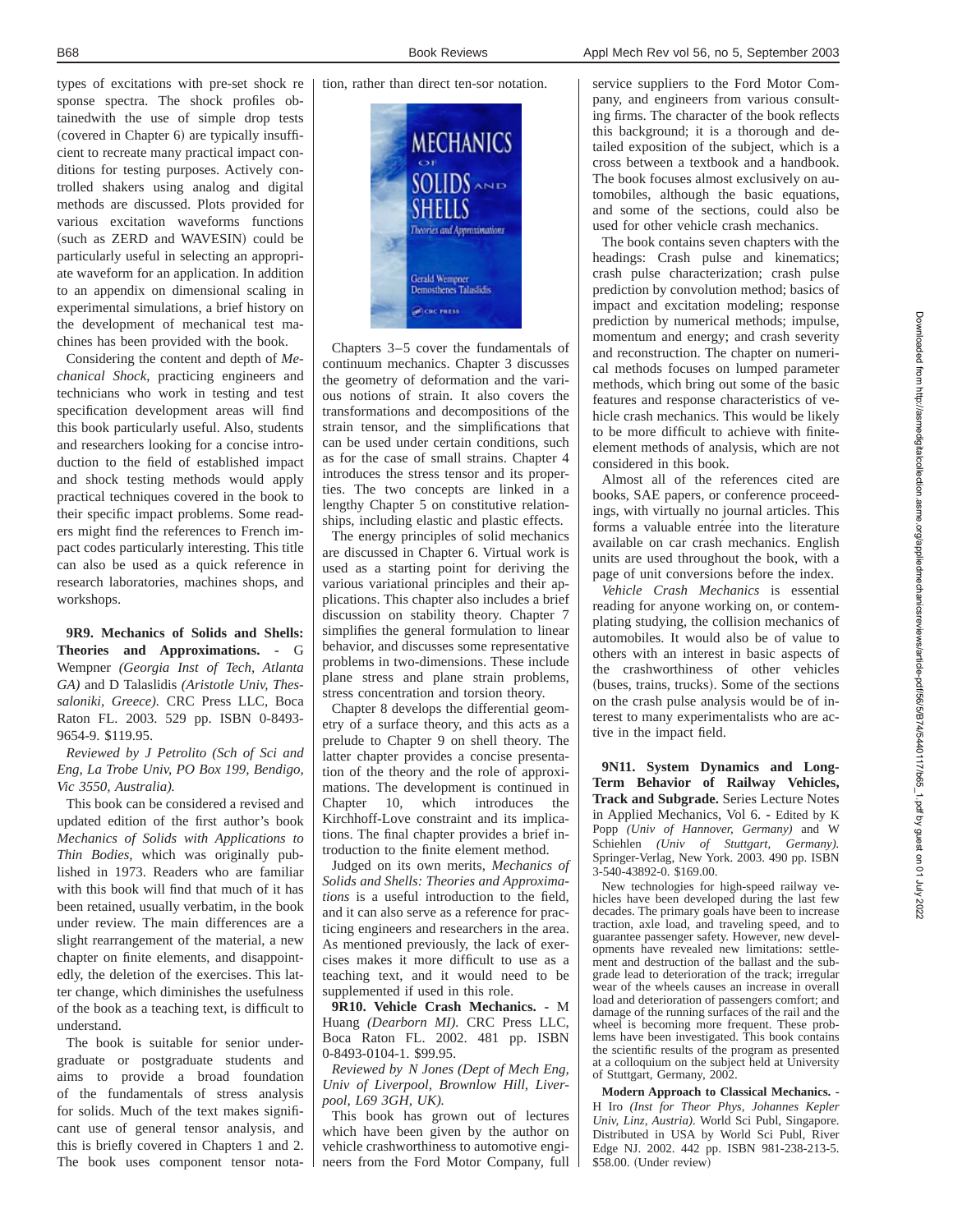### **III. AUTOMATIC CONTROL**

**CMOS Cantilever Sensor Systems: Atomic Force Microscopy and Gas Sensing Applications. -** D Lange *(Dept of Elec Eng, Stanford Univ, CIS 205-x, Stanford CA 94305-4075)*, O Brand *(Phys Electron Lab, ETH Zurich, ETH Hoenggerberg, HPT-H4.2, Zurich, 8093, Switzerland)*, and H Baltes *(Phys Electron Lab, ETH Zurich, ETH Hoenggerberg, HPT-H6, Zurich, 8093, Switzerland).* Springer-Verlag, Berlin. 2002. 142 pp. ISBN 3-540-43143-8. \$64.95. (Under review)

**Nonholonomic Mechanics and Control. -** AM Bloch *(Dept of Math, Univ of Michigan, Ann Arbor MI 48109-1109).* Springer-Verlag, New York. 2003. 483 pp. ISBN 0-387-95535-6. \$69.95. (Under review)

**Optimal Control Systems. -** DS Naidu *(Idaho State Univ, Pocatello ID).* CRC Press LLC, Boca Raton FL. 2003. 433 pp. ISBN 0-8493-0892-5.  $$99.95$ . (Under review)

**Underwater Robots: Motion and Force Control of Vehicle-Manipulator Systems. -** Springer Tracts in Advanced Robotics, Vol 2. - G Antonelli *(Dipartimento di Automazione, Elettromagnetismo, Ingegneria dell'Informazione e Matematica Industriale, Univ degli Studi di Cassino, Via di Biasio 43, Cassino, 03043, Italy).* Springer-Verlag, Berlin. 2003. 183 pp. ISBN 3-540-00054-2. \$89.95. (Under review)

# **IV. MECHANICS OF SOLIDS**

**9R12. Creep Mechanics. -** J Betten *(Dept of Math Models in Mat Sci, Tech Univ Aachen, Augustinerbach 4-22, Aachen, 52064, Germany).* Springer-Verlag, Berlin. 2002. 327 pp. ISBN 3-540-42981-6. \$89.95.

*Reviewed by NCM Tsang (Dept of Civil and Env Eng, Imperial Col of Sci, Tech and Med, London, SW7 2BU, UK).*

This textbook covers both the fundamentals and application of mathematical modeling of material behavior under creep conditions using tensor function theory. The book is based on the author's lectures and research publications since 1969. In addition to solid mechanics, the book also covers the analysis of linear and nonlinear viscous fluids. An example of creep damage analysis of thick-walled tubes is provided. The book's level is directed as a text for graduate students and as a reference for professional practitioners and researchers in the area of time-dependent structural stress and deformation analysis.

The book consists of 13 chapters and two appendices. Current advancement in the area of creep and creep rupture is first reviewed among a broader theme of damage mechanics. A description of the tensor function theory and its general bases are given in Chapter 2. This enables the readers to get a grip on the mathematics adopted throughout the book. The basics of the continuum mechanics are presented in Chapter 3. This provides a framework of basic equations for material modeling and demonstrates the need of additional equations to characterize the time-dependent behavior of particular material. These three chapters introduce the fundamental knowledge that is required to study the rest of the book. The chapters should be particularly helpful to postgraduate students.

In Chapter 4, basic modeling techniques of creep behavior in primary, secondary, and tertiary stages are explained. The creep potential hypothesis is presented. A case study on creep behavior of thick-walled tubes is discussed in Chapter 5. The creep potential hypothesis is compared with the tensor function theory in Chapter 6. The variations in modeling isotropic and anisotropic material are discussed. Chapter 7 deals with creep damage and the use of damage tensors. Tensorial generalization of uniaxial creep laws to multiaxial states of stress is illustrated in Chapter 8.

The book then goes on to discuss viscous fluids: linear and nonlinear in Chapters 9–12. Particular attention is given to various viscoelastic rheological models including Maxwell, Kelvin, and Burgers models in Chapter 11. Here, the MAPLE computer program codes of various functions and their results are illustrated. The parametric studies using the MAPLE computer program demonstrate the sensitivities of various parameters of the proposed numerical models. This strengthens the readers' understanding of and confidence in using the models. Viscoplastic materials are briefly explained in Chapter 12. The discussion of creep experiments in Chapter 13 is interesting, and the references of various creep tests are especially useful for researchers. The two appendices detailing the Dirac and Heaviside functions (Appendix A) and Laplace transformations  $(Appendix B)$  provide a very useful reference for readers who are not equipped with this type of mathematical skill for creep analysis.

Derivatives for numerical models and algorithms for numerical methods are presented in a very clear manner. This is particularly helpful in clarifying many issues that are presented in an abstract form in other books. The generalization techniques of uniaxial creep laws to handle multiaxial stress states and the highlight of differences in modeling isotropic and anisotropic materials are essential for engineers analyzing modern structures. The figures  $(72$  in total) are clear and of great help in promoting the readers' understanding. Although only one major example covering thick-wall tubes is given, it is adequate in promoting the understanding of this complex modeling technique. For students, the appendices detailing the Dirac and Heaviside functions and Laplace transformations are particularly useful. In conclusion, the style is clear and to the point.

This reviewer enjoyed reading *Creep Mechanics* and recommends it for research students and practitioners alike.

**9R13. Process Modeling in Composites Manufacturing. -** SG Advani *(Univ of Delaware, Newark DE)* and EM Sozer *(Koc Univ, Istanbul, Turkey).* Marcel Dekker, New York. 2003. 436 pp. ISBN 0-8247- 0860-1. \$175.00.

*Reviewed by L Mishnaevsky Jr (MPA, Univ of Stuttgart, Pfaffenwaldring 32, Stuttgart, D-70569, Germany).*

This textbook introduces the reader to the concepts and methods of the modeling of polymer composite manufacturing processes on the basis of the fundamental principles of fluid mechanics, heat transfer, theory, and the analysis of the physics of the process. The authors are successful in their aim to create a self-contained text, which systematically demonstrates ''how one would go about modeling a composite manufacturing process.''

The book is logically divided into three major parts: introduction to the polymer composite materials and manufacturing processes  $(Ch 1 and 2)$ , theoretical tools and approaches needed to model the processes  $(Ch 3-5)$ , and the applications of the models to several manufacturing technologies (Chapters  $6-8$ ).

The microstructures and classifications of polymer matrix composites, properties of polymer matrices (thermoplastic and thermoset resines), and fibers, are discussed in the Introduction.

In Chapter 2, Overview of Manufacturing Process, different composites manufacturing techniques are outlined. The manufacturing methods are classified according to the dominant flow processes: short fiber suspension manufacturing methods (processes which involve the transport of fibers and resin as a suspension into a mold or through a die to form a composite; examples: injection and compression molding, extrusion), squeeze flow manufacturing methods (in which the fibers and resin deform together to form a composite shape), and porous media manufacturing methods (in which the resin impregnate and displace) the air in a continuous fiber network).

In Chapter 3, Transport Equations for Composite Processing, the basics of fluid mechanics and heat transfer are reviewed. The conservation equations of mass, momentum and energy, stress-strain rate relationships, and their application to modeling the resin flow in the presence of fibers are discussed. Many examples with solutions are included in this chapter.

In Chapter 4, Constitutive Law and Their Characterization, constitutive equations of resins for different cases are discussed. Physical meaning, mechanisms, and temperature dependence of the viscosity of resins, as well as the effect of bundles of aligned fibers and the short fibers on the mechanical behavior of resin are explained.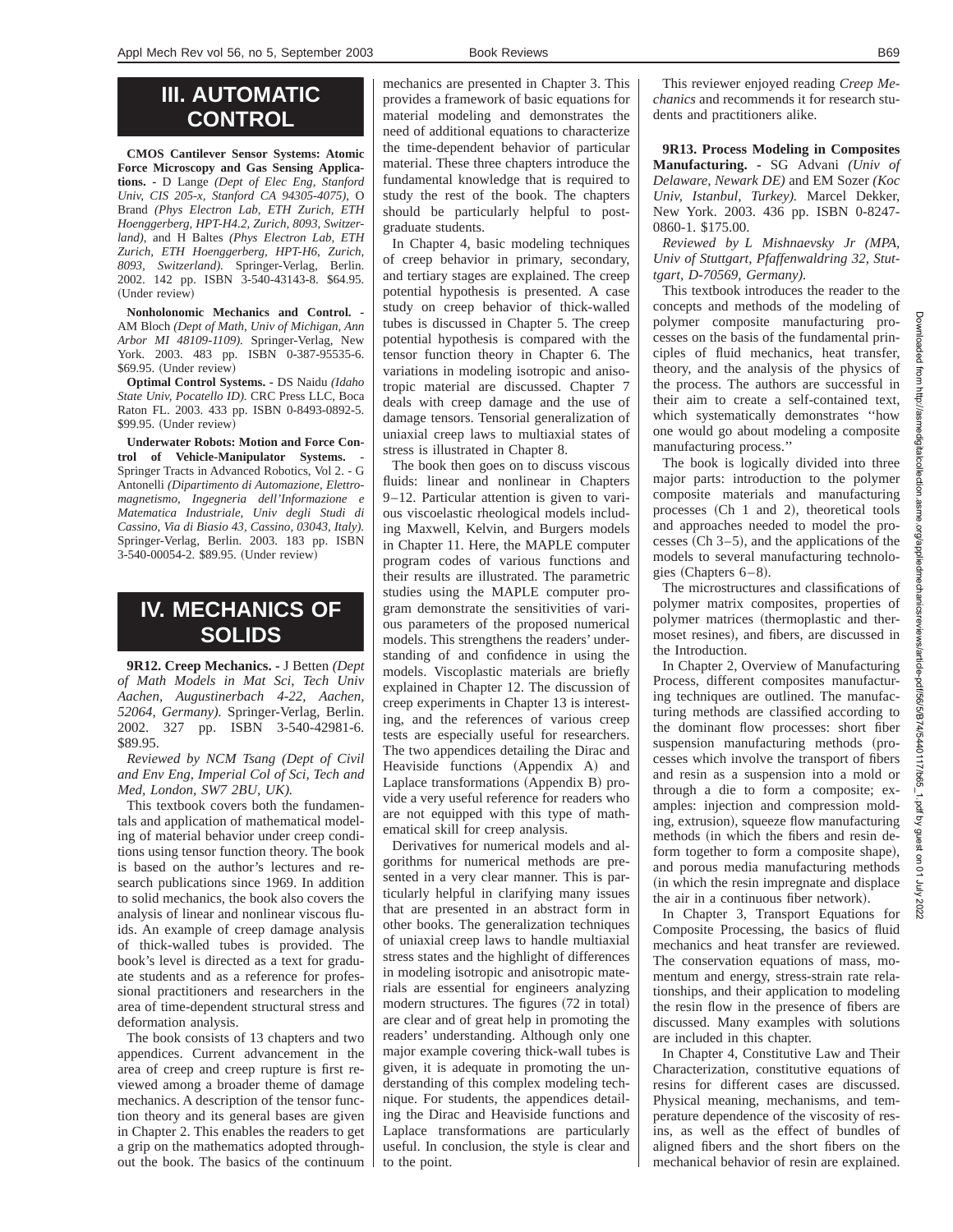Modeling of the curing of the resin (kinetics of the reaction of forming 3D network from mono- or oligomers), techniques to monitor cure at macro- and microlevel, and the effect of reinforcement on the curing are described. Then, the authors discuss the mechanisms and the effects of the kinetics of crystallization of thermoplastics during solidification. The permeability concept, which serves as a basis for the analysis of the flow behavior of resin as it impregnates the preform, is described in this chapter as well.

Chapter 5, Model Simplifications and Solutions, deals with the techniques of modeling the manufacturing processes on the basis of the physical laws and concepts described in the previous chapter. Several techniques and approaches, which can be useful in formulation of a model and finding a solution, are described: dimensional analysis, commonly accepted assumptions for polymer composites processing (like quasi-steady state assumption, lubrication approximation, this shell approximation), possible simplifications of boundary conditions and geometry, some mathematical techniques (like coordinate transformations, superposition of solutions, decoupling of equations).

In Chapters 6 (Short Fiber Composites), 7 (Advanced Thermoplastic Composite Manufacturing Processes), and 8 (Processing Advanced Thermoset Fiber Composites), models of technological processes of the composite manufacturing, based on the ideas and principles given in Chapters 3–5 and grouped according to the classification from Chapter 2, are presented and discussed. Models of flow and heat transfer in the compression molding, a method of screw design in the extrusion process and a model of filling stage in injection molding (Ch 6), a model for consolidation and void reduction during the processing of thermoplastic composites, which is based on the consideration of a squeeze flow of a compressible viscous fluid  $(Ch 7)$ , and the processes of autoclave molding, liquid composite molding and filament molding (Ch 8) are covered.

The book is addressed to seniors and firstyear graduate students in materials science and engineering, industrial, mechanical, and chemical engineering, and can also be very useful to specialists in composite manufacturing and modeling, working both in industry and in academia. The book is well structured, and all of the concepts, ideas, and solutions are explained clearly and with many examples and illustrations. Each chapter contains questions and example problems, fill-in-blanks sections, and original figures. The layout of the book is pleasant, and a subject index is available.

*Process Modeling in Composites Manufacturing* is a very good and useful book, and can be highly recommended to students, scientists, and specialists in modeling and manufacturing of composites and to libraries.

**9R14. Scaling of Structural Strength. -** ZP Bazant *(Dept of Civil Eng and Mat Sci, Northwestern University, Evanston IL 60201).* Hermes Sci Publ, Paris. Distributed in USA by Taylor & Francis Publ, New York NY. 2002. 280 pp. ISBN 1-56032- 984-X. \$95.00.

*Reviewed by G Lewis (Dept of Mech Eng, Univ of Memphis, 316 Eng Bldg, Memphis TN 38152).*

It is widely acknowledged that the subject of scaling or size effects (particularly, in components and structures fabricated from quasi-brittle materials) is, arguably, one of the most important ones in solid mechanics. This is because, from a theoretical perspective, the analysis is very complex, even abstruse, in places. In practical terms, scaling has far-reaching implications for both the design and the cost of prototypes of these components and structures, ranging from reinforced concrete columns on highways and fine crystal wine glasses to silicon nitride machining tool inserts and ice sculptures. It is against this background that this book will be judged; that is, first, the extent to which the author succeeds in mapping out all the theoretical concepts that are relevant to scaling and, second, the extent to which the material covered in the book can aid structural designers. How the book fares on these scores will be discussed following the descriptions of its contents, which are organized into 11 chapters.

In Chapter 1 *(Introduction)*, the author provides a sweeping summary of the field of scaling, beginning with two statements that are both catchy and tone-setting; namely, that scaling is central to all physical systems, and that an understanding of any theory describing any physical system exists only when scaling of that system is understood. The author then goes on to make comments about the nature of the problem and to present a brief review of the history of scaling (starting with Leonardo da Vinci's observation about the relationship between the length and strength of cords, continuing with the development of the Weibull theory, and ending with some recent developments in quasi-brittle materials, as exemplified by work on concrete). In this chapter, the three basic theories of scaling in solid mechanics and the four indirect size effects are summarized, and a host of other topics are covered, namely, power scaling in the absence of a characteristic length, transitional size effect bridging power laws for different scales, and deductions of the size effect from dimensional analysis (by, for example, converting the mathematical formulation of the boundary value problem to dimensionless form), and stability of structures and the size effect (for example, in the case of beams, the difference in size effect under elastic buckling conditions compared to when they are on an elastic foundation).

Among the topics covered in Chapter 2 (Asymptotic analysis of size effect), are asymptotic analysis of size effect in structures with notches or large cracks (including a comparison of large- and small-size asymptotic expansions of the size effect), energistic size effect law and its asymptotic matching character (including the role of the brittleness number in linear elastic fracture mechanics, LEFM, scaling), use of Rice's J-integral for asymptotic scaling analysis, identification of fracture parameters from size effect tests on concrete specimens, comparison of size effect law (as obtained from tests conducted on Indiana limestone, carbon-epoxy fiber composite, silicon oxide, and sea ice specimens), an examination of whether a universal size effect law exists (that is, the extent to which all expansions, such as the large-size expansion for short cracks, could be made to yield a single expression that matches all the asymptotic cases), interaction diagram (or failure envelope) for the case of many loads, and size effect on approach to zero size (including discussion of two physically meaningful boundary value problems of elasticity for a body with a crack).

As the title of Chapter 3 (*Randomness and disorder*! implies, relevant statistical concepts are described. The chapter opens with a summary of the tenets of the Weibull theory and a presentation of what the author calls "serious objections" (seven, in all) to the applicability of the Weibull theory to quasi-brittle structures. Following this are treatments of a number of relevant topics, such as nonlocal probabilistic theory of size effect, energistic-statistical formula for size effect for failures at crack initiation, and the size effect ensuing from J-integral for randomly located cracks. The chapter ends with detailed critical examinations of the roles of fracture fracticality and lacunar fracticality of microcracks in size effect.

In Chapter 4 (*Energetic scaling for sea ice and concrete structures*!, a wide range of topics is covered, these being scaling of the fracture of floating sea ice plates (among the topics covered are thermal bending fracture, numerical simulation and approximate analytical solution of vertical penetration, and the force applied by moving ice on a fixed structure), size effect of softening in beams and plates, steel-concrete beams and the compound size effect, size effect provisions in Japan Concrete Institute, CEB (European), DIN (German), and ACI (United States) design codes, six reasons why use of an excessive dead load factor as a substitute for size effect, in a design code, is inadequate. The chapter ends with a treatment of no-tension design of concrete structures or rock from the perspective of size effect.

The topics covered in Chapter 5 (*Energetic scaling of compression fracture and further applications to concrete, rock, and*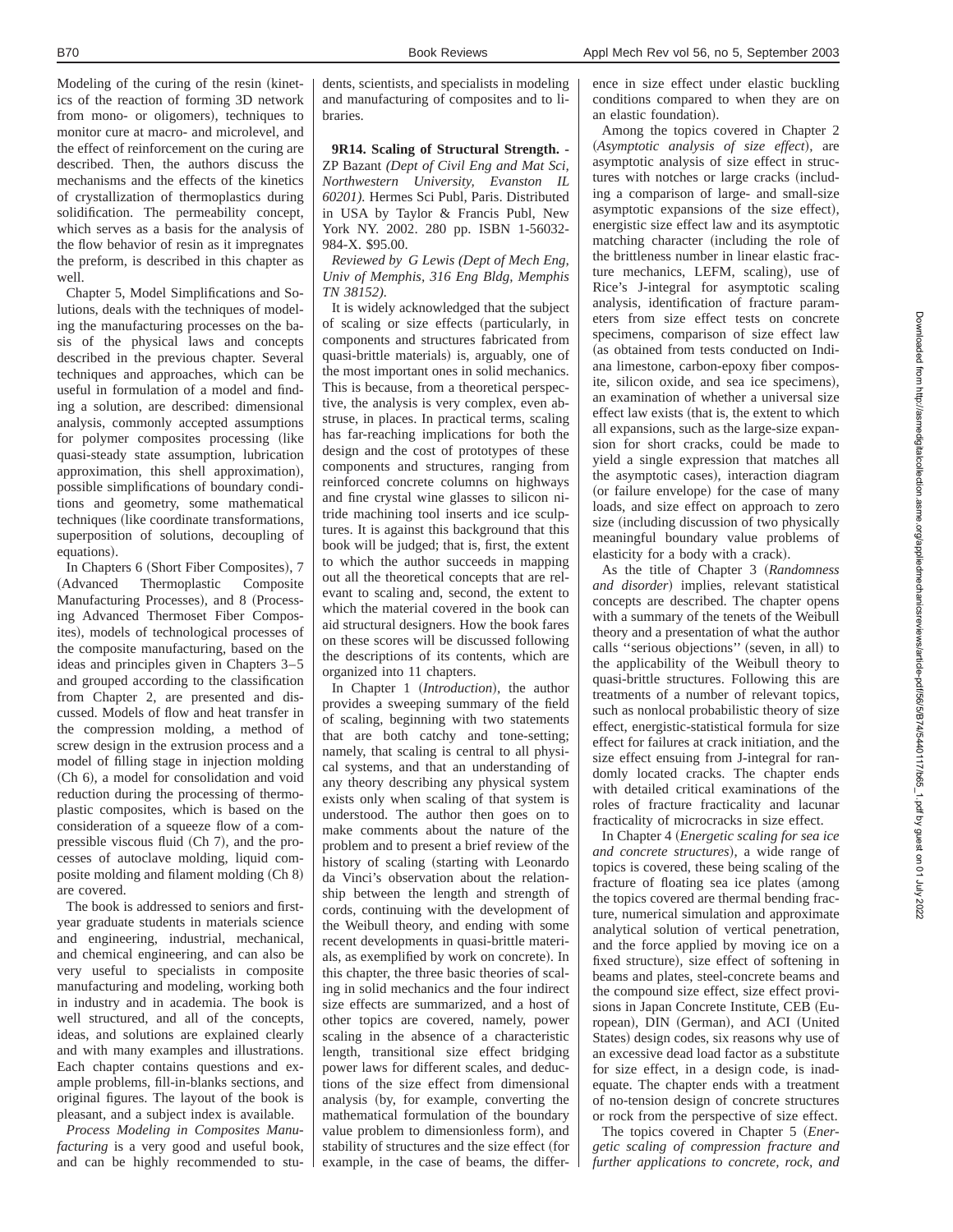*composites*! are propagation of damage band in components and structures fabricated from these materials (under compressive stress), size effect in reinforced concrete columns, the fracturing truss (strutand-tie) model for shear failure of reinforced concrete beams, experimental and analytical results for the breakout of boreholes in rocks, asymptotic equivalent LEFM analysis for cracks with residual bridging stress, and the applicability of compression kink bands and the effect of orthotropy, in the case of in fiber-reinforced composite materials.

In Chapter 6 (*Scaling via J-integral, with application to kink bands in fiber composites*), the author presents very useful summaries of the following topics: J-integral analysis of size effect on kink band failures (in, for example, single-edge notched carbon fiber-reinforced PEEK test specimens), calculations of the first and second parts of Rice's J-integral, the derivation of an expression for the nominal strength of a specimen that contains a long kink band, failure of notched specimens containing kink bands, and comparison of the results of size effect tests of kink band failures in quasiisotropic and orthotropic carbon fiberreinforced PEEK laminates.

The material in Chapter 7 (Time depen*dence, repeated loads and energy absorption capacity*) is presented in a summarized manner. The topics covered are the impact of the two causes of fracture growth in materials (the viscoelasticity of the material, in the case of polymers, and the time dependence of the bond ruptures that cause fracture, in, for example, rocks) on the scaling of fracture, the need to correct fatigue crack growth test results for specimen size effect, the viscosity-induced size effect, the relationship between ductility of a structure and its energy absorption capacity, and the influence of size effect on structural ductility.

Among the topics covered in Chapter 8 ~*Computational approaches to quasibrittle fracture and its scaling*) are the use of eigenvalue analysis for calculating the size effect (when the cohesive, or fictitious, crack model is used), microplane constitutive model, basic features of the suite of numerical methods which may be used in the simulation of damage localization, fracture propagation size effect (for example, R-curve, finite element analysis, FEA, and element-free Galerkin models), nonlocal damage models, and two key steps to be taken, when performing FEA, to avoid the problems of spurious localization of the damage front into a band of vanishing width and spurious mesh sensitivity of solutions.

The focus in Chapter 9 (New asymptotic *scaling analysis of cohesive crack model and smeared-tip method*) is the extent to which analysis of asymptotic scaling properties of the cohesive crack model is informed by a new variant of the smeared-tip approach (the "K-version"). The chapter begins with a summarized account of the history of both the cohesive crack model and the smeared-tip method. Then, the limitations of the cohesive crack model are detailed. Following this, the application of the K version method to asymptotic scaling analysis for four cases is described. These cases are positive geometry with notch or stress-free initial crack, for fixed K-density (Case 1), fracture initiation from a smooth surface, for fixed K-density (Case 2), Cases 1 and 2 for standard cohesive crack model or first three terms of asymptotic expansion (Case 3), and negative-positive geometry transition  $(Case 4)$ . Also covered in this chapter are small-size asymptotics of the cohesive crack model; scaling of cohesive fracture (using the nonlocal LEFM approach), the use of the Dirichlet series expansion in a broad-range size effect law,  $~$  (for Case 1, as given above), and the size effect law in both small- and large-size asymptotics. The chapter ends with a very useful summary of the main points  $(11, in$ all) covered in the chapter.

In Chapter 10 (Size effect at continuum *limit on approach to atomic lattice scale*), a number of concepts on scaling that are based, essentially, on microscaling the role of plasticity in the theory of metal plasticity, are covered, among which are the definition of corresponding nominal stresses, an approximate asymptotic-matching formula for the dependence of nominal stress on size (from which the transitional size is estimated), and micro-torsion and Rockwell micro-hardness tests and results.

In Chapter 11 (*Future perspectives*), the author reminds the reader that, although much is now known about damage mechanics, there is a vast expanse of unknowns, and, in an effort to close this knowledge gap, he identifies 13 areas for future research, including the micromechanical basis of softening damage, scaling problems in geophysics, and the mixture of extreme value statistics and the scaling of loads, for a given extremely low probability of failure.

This book has a number of several attractive features. The synthesis of research findings from a large array of studies (the bibliography comprises some 600 titles!), spanning several decades, is impressive. However, one should point out that many of the more recent citations are articles by the author and his collaborators. The reading of the book is greatly facilitated by the fact that, in each chapter, the material is assembled into many sections and subsections. The equations presented were selected judiciously to enhance understanding of the underlying concepts. In all cases, modifications of the quoted equations are set out very carefully. The potential for the use of scaling effect in emerging areas, notably components and structures engineered using nanotechnology techniques, is acknowledged through a very impressive coverage, in Chapter 10, of continuum mechan-

ics at the atomic lattice scale. Throughout the book, the writing is consistently lucid and well paced (expansive, where appropriate, and economical in other places). The physical layout of the book is aesthetic; in particular, the diagrams are well drawn and fully annotated.

Regrettably, the book does have three major flaws and one minor one. The first major flaw is that size effect in metallic structures is not covered at all. (The author's rejoinder may be that the focus of the book is the analysis of size effect in components and structures fabricated from quasi-brittle materials, for which the effect is both acute and complicated. However, this path of defense, if it is taken, may be insufficient given the title of the book and the fact that the limit of the coverage to the aforementioned materials is not explained explicitly in the Introduction chapter. Furthermore, there are many cases of practical importance of ductile materials that undergo transformation to brittleness under certain environmental conditions; vide the ductilebrittle transition phenomenon in mild steel.) The second main flaw is that only in a few sections (such as that dealing with size effect tests of kink band failures in carbon fiber-reinforced epoxy laminates) does the author present and comment on comparisons between experimental and theoretical results. Other than in Chapter 9, there are no succinct summaries of the main points of the material covered in the chapter. Such summaries would have been very useful given the denseness of the material in nearly all chapters.

All things considered, the author is to be congratulated on having written a first-class text on a most important (but, sadly, either neglected or misunderstood) subject. Given the topics covered and the method of treatment, the audience for this book is more likely to be graduate students and researchers in structural mechanics than structural designers. The present reviewer most warmly recommends *Scaling of Structural Strength* to the former group.

**9N15. ASM Handbook, Volume 11: Failure Analysis and Prevention. -** Edited by RJ Shipley and WT Becker. ASM Int, Materials Park OH. 2002. 950 pp. ISBN 0-87170-704-7. \$206.00.

This new Volume 11, with a focus on the *root causes* of failure, describes the principles, practices, and analytical techniques of failure analysis, so that root causes are properly identified and corrected for the ultimate objective of failure prevention.

It begins with sections on the general engineering aspects of failure prevention with coverage on fundamental root causes, materials selection, and the role of design reviews in failure prevention and analysis. Additional sections describe failures related to metals manufacturing operations and the increasingly important role of life assessment methods in failure prevention. This is followed by a series of additional sections on the failure analysis process, as well as the principles, practices, tools, and techniques used to perform and evaluate failure analysis work and the causes, mechanisms, appearances, and preven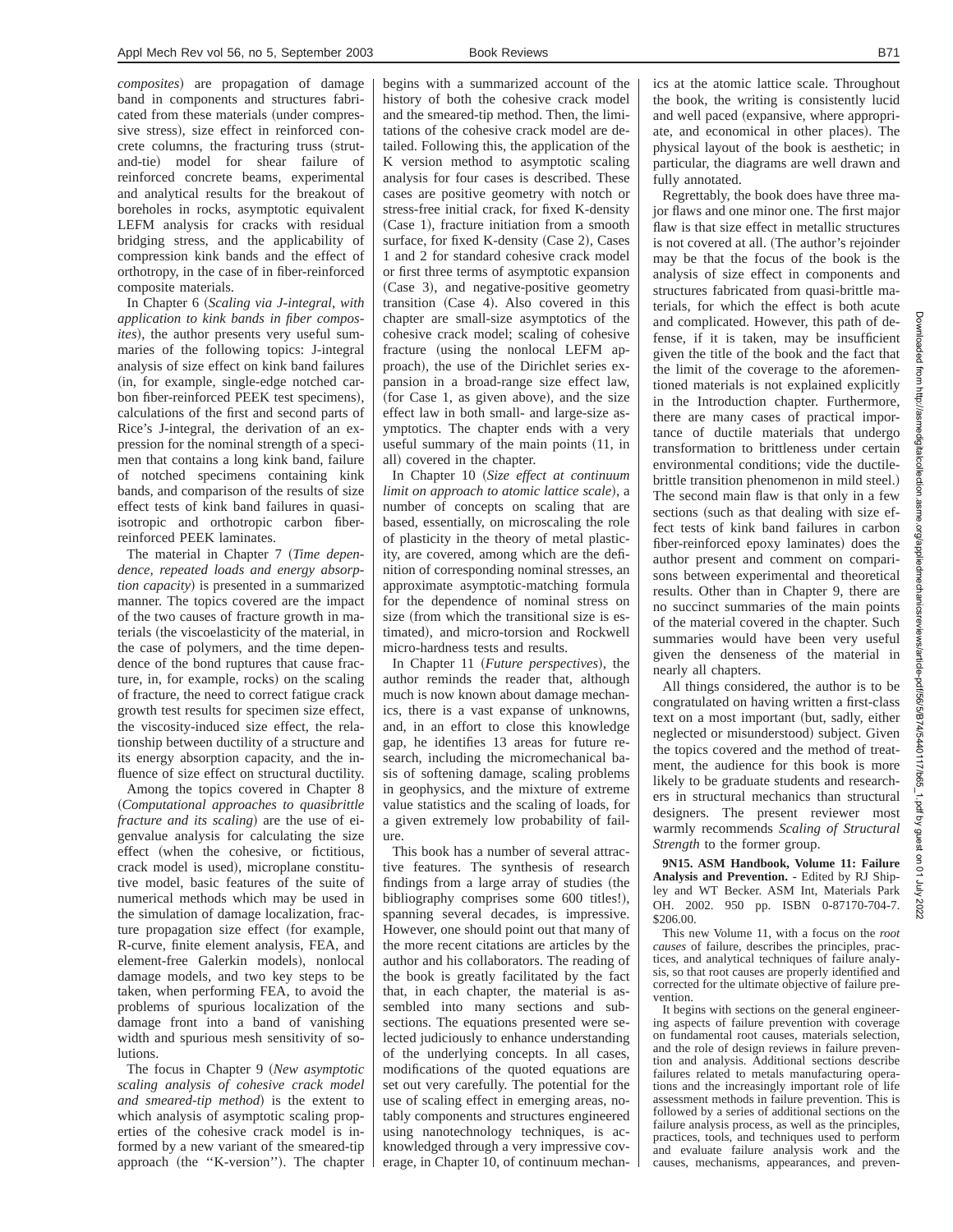tion methodology for the four classic types of failure (fracture, corrosion, wear, distortion).

**9N16. Atlas of Stress-Strain Curves, Second Edition. -** ASM Int, Materials Park OH. 2002. 850 pp. ISBN 0-87170-739-X. \$248.00.

This edition is substantially larger—in page dimensions, number of pages, and total number of curves. It contains more than 1400 curves, almost three times as many as in the 1987 edition. The curves are normalized in appearance to aid making comparisons among materials. All diagrams include metric (SI) units, and many also include US customary units. All curves are captioned in a consistent format with information including standard designation, the primary source of the curve, mechanical properties (including hardening exponent and strength coefficient), condition of sample, strain rate, test temperature, and alloy composition. Curve types include monotonic and cyclic stress-strain, isochronous stress-strain, and tangent modulus.

The book also includes an introduction that provides background information on methods of stress-strain determination, on data presentation and analysis, and on application of the results.

**9N17. Composite Materials Handbook-MIL 17. -** ASTM, W Conshohocken PA. 2002. 2384 pp. 5-Vol Set includes CD-Rom. \$650.00.

This handbook, for the structural applications of composite materials, includes standards for test and characterization methods, statistics, and databases, as well as guidelines for processing, design, analysis, quality control, repair, and material selection. It provides information on polymer matrix, metal matrix, and ceramic matrix composite materials.

**9N18. Geosynthetics and their Applications. -** Edited by SK Shukla. Thomas Telford Ltd, London. 2002. 416 pp. ISBN 0-7277-3117-3.

Basic definitions and concepts, as well as case histories and information on recent developments in geosynthetics are given. Topics covered include fundamentals of geosynthetics; soilgeosynthetic interaction; retaining walls; embankments; shallow foundations; unpaved roads and paved roads; railway tracks; slopes-erosion control; slopes-stabilization; landfills; earth dams; containment ponds, reservoirs, and canals; geosynthetic reinforced soil walls and slopes, seismic aspects; and geosynthetic applications.

**9N19. Guidelines for the Use of Advanced Numerical Analysis. -** Edited byD Potts *(Imperial Col),* K Axelsson *(Jonkoping Col),* L Grande *(NTNU Trondheim),* H Schweiger *(Graz Univ),* M Long *(Univ Col Dublin).* Thomas Telford Ltd, London. 2002. 208 pp. Softcover. ISBN 0-7277- 3125-4.

This book is an authoritative guide that explains, in detail, the potential restrictions and pitfalls of advanced numerical analyses.

**9N20. Inelastic Behavior of Structures Under Varied Repeated Losses: Direct Analysis Methods. -** Edited by D Weichert *(RWTH, Aachen, Germany)* and G Maier *(Politecnico di Milano, Italy).* Springer-Verlag, New York. 2003. 403 pp. Softcover. ISBN 3-211-83687-X. \$89.95.

Safety assessment is made of structures and structural components, possibly operating beyond the elastic limits under variable repeated thermo-mechanical loads. Examples of such situations can be found both in mechanical and civil engineering (eg, transportation technologies, pressure vessels, pipelines, offshore platforms, dams, pavements, and buildings in seismic zones). So-called *direct* methods are focused, based on the shakedown theorems and their specialization to limit theorems.

**9N21. Practical Non-Destructive Testing, 2nd Edition. -** Edited by B Raj, T Jaykumar, and M Thavasimuthu. ASM Int, Materials Park OH. 2002. 184 pp. ISBN 0-87170-763-2. \$60.00.

This book covers the principles, procedures, applications, selection, and limitations of all

widely used nondestructive testing techniques. **9N22. Thermal Properties of Metals. -** ASM Int, Materials Park OH. 2002. 300 pp. ISBN 0-87170-768-3. \$155.00.

This new volume is a quick and easy-to-use source for qualified thermal properties of metals and alloys. The data tables are arranged by material hierarchy, with summary tables sorted by property value. Values are given for a range of high and low temperatures. Short technical discussions at the beginning of each chapter are designed to refresh the reader's understanding of the properties and units covered in that section.

This reference presents a comprehensive listing of thermal properties of metallic materials. Data was collected from more than 80 sources and includes values for both ferrous and nonferrous metals and alloys. Sources and qualifiers are listed for all values. Values are listed in the preferred (SI) units and alternate (customary) units.

**Understanding Viscoelasticity: Basics of Rheology. -** N Phan-Thien *(Mech Eng Dept, Natl Univ of Singapore, Singapore, 119260, Singapore).* Springer-Verlag, Berlin. 2002. 145 pp. ISBN 3-540-43395-3. \$34.95. (Under review)

# **V. MECHANICS OF FLUIDS**

**9R23. Flow Control by Feedback: Stabilization and Mixing. -** OM Aamo *(Norwegian Univ of Sci and Tech, Trondheim, N-7491, Norway)* and M Krstic *(Univ of California, San Diego, La Jolla CA 92093- 0411).* Springer-Verlag London Ltd, Surrey, UK. 2003. 198 pp. ISBN 1-85233-669-2. \$99.00.

*Reviewed by W Shyy (Dept of Aerospace Eng, Mech and Eng Sci, Univ of Florida, 231 Aerospace Bldg, PO Box 116250, Gainsville FL 32611-6250).*

Flow control is a multidisciplinary topic and, by definition, requires expertise in both fluid dynamics and control theory. Many papers and some books have been published on this topic. However, successful efforts, at least for those amenable to physical implementation, are essentially all based on open-loop practices with no feedback mechanisms. To date, very few concrete examples and little comprehensive framework have been developed for closed-loop control. From this viewpoint, the present book is a welcomed addition in a timely and challenging area.

The book is relatively thin, with 183 pages of text. However, its coverage is rather broad, including summaries of governing equations for fluid dynamics, preliminary concepts of the control theory, and detailed discussion of selected case studies in feedback flow control. Overall, the presentation is uneven. In particular, certain equations and theoretical derivations are given in lengthy details, but with little discussion of their physical implications. An obvious example is the governing equations for fluid dynamics. After devoting Chapter 2, totaling 24 pages, to review the subject, anyone who is not already familiar with fluid dynamics will have gained little improved understanding of the subject. A brief

discussion of the meaning, implication, and significance of each term in the governing equations would help. Some of the most critical issues related to fluid dynamics: nonlinearity and associated stability issues, different mathematical characteristics of the equations governing the individual flow variables such as velocity and pressure, and the implications of boundary conditions and geometry should have been given attention, especially in the context of flow control. Furthermore, the lead paragraph in Chapter 4 (Stabilization), which motivates flow control, contains inaccurate or incorrect statements. Similar complaints can be made about Chapter 3, which reviews control theory.

In contrast, Chapters 4 and 5 contain significant and state-of-the-art information. Chapter 4 focuses on stabilization of channel flows and suppression of vortex structures, while Chapter 5 discusses mixing and dispersion. Well-established tools such as the Lyapunov stability analysis and useful models such as the Gingsburg-Landau equation have been presented and fruitfully employed. Nice fluid flow examples based on numerical simulations are offered to demonstrate the implications of the theoretical framework. Some of the detailed presentations of the fluid flow computations also suggest that the resolution of the numerical simulation presented may not be sufficient for certain problems. Computational cost and resolution requirement are main concerns in simulation-based flow control development and can be fruitfully addressed in the book. More interpretation and explanation of the fluid physics associated with the case studies would also substantially strengthen the content. Finally, several important topics are missing, including reduced order representation of the full field simulation data (which is to be differentiated from reduced order model to approximate physical laws), scalability of the control strategies with respect to flow parameters (such as the Reynolds number), and physical implementation of control strategies.

Chapter 6 presents sensors and actuators. Needless to say, it is difficult to do justice within 4.5 pages of the text for such fast developing and diverse topics.

*Flow Control by Feedback: Stabilization and Mixing* has recorded the experience of two active researchers pursuing theoretical flow control. It is not suitable as a textbook, but can be useful for experienced scholars in need of specialized references.

**9R24. Variable Density Fluid Turbulence.** Fluid Mechanics and its Applications, Vol 69. **-** P Chassaing *(Inst de Mecanique des Fluides de Toulouse, Toulouse, France),* RA Antonia *(Univ of Newcastle, Newcastle, NSW, Australia),* F Anselmet *(Inst de Recherche sur les Phenomenes*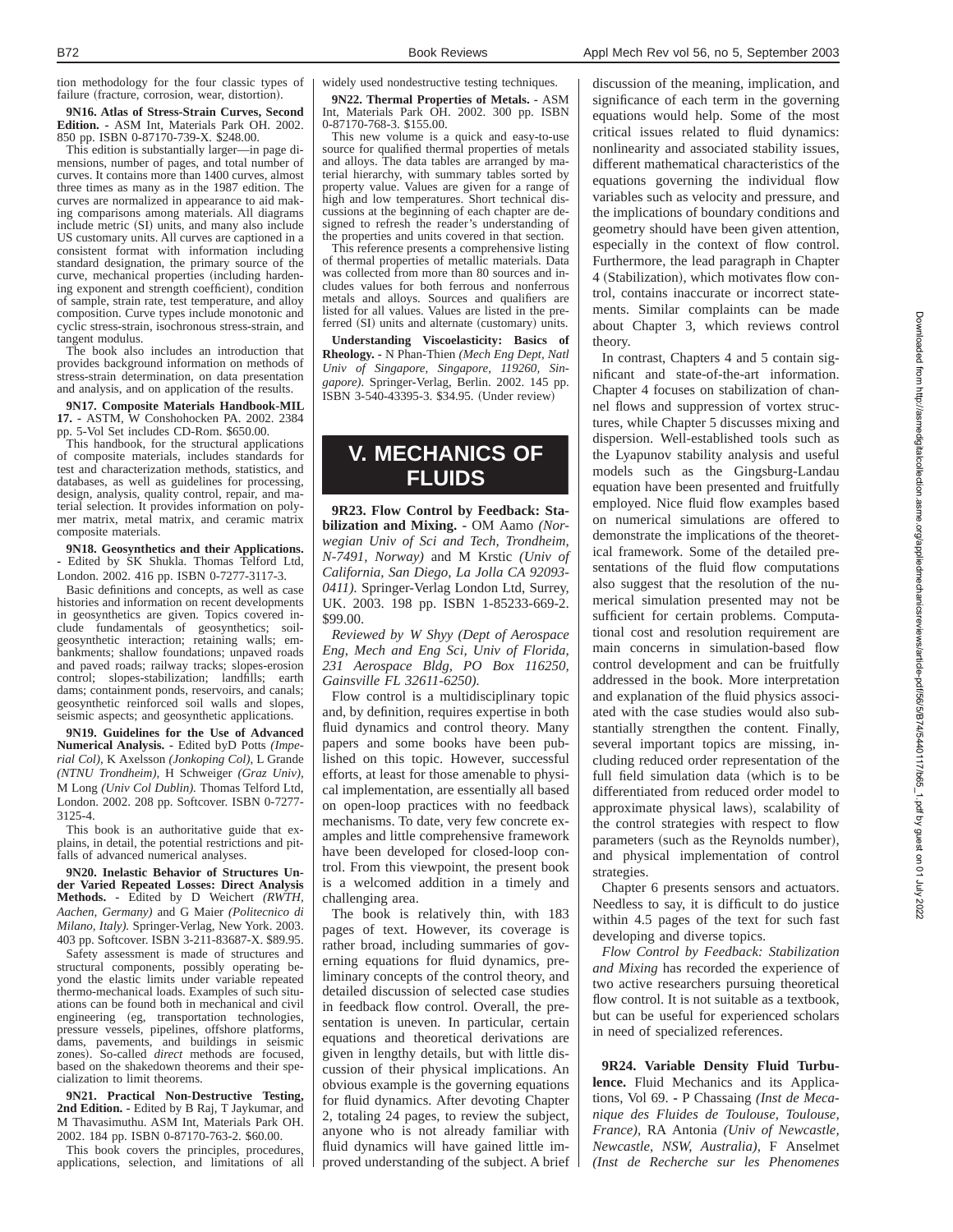*hors Equilibre, Marseille, France),* L Joly *(Ecole Natl Superieure d'Ingenieurs de Constructions Aeronautiques, Toulouse, France),* and S Sarkar *(Dept of Mech and Aerospace Eng, UCSD).* Kluwer Acad Publ, Dordrecht, Netherlands. 2002. 380 pp. ISBN 1-4020-0671-3. \$110.00.

*Reviewed by R Verzicco (Dept di Ingegneria Meccanica e Gestionale, Politecnico di Bari, Via Re David 200, Bari, 70125, Italy).*

This book attempts to address the topic of variable density fluid turbulence by reviewing several approximations for compressible flow equations, various density induced flow effects, some model homogeneous and free-shear flows, and in the last part, firstand second-order compressible turbulence modeling. The adequate statistical tools are also provided in order to better analyze the variable density turbulent motion.

This monograph is a very valuable addition to the existing literature since, although variable-density turbulence is extremely common in industrial and geophysical applications, its systematic study is very scarce.

The book consists of 11 chapters, a very large list of references, and a subject index. The chapters are gathered into three main parts—theoretical elements, physical analysis, and modeling for industrial applications.

Chapter 1 introduces the topic by a preamble with a motivation for studying compressible turbulence. Some expected density variation effects are then listed and explained. At the end, a summary of each chapter's content, the contributions given by the individual authors, and acknowledgments are given. Chapter 2 gives an overview of variable density effects in turbulent flows. These include stability and transition of mixing layers and jets, buoyancy driven and compressed turbulence, compressible shear flows, shock turbulence interactions, and compressible turbulent boundary layers.

Chapter 3 reviews different approximations of the variable density Navier-Stokes equations including Lighthill's acoustic analogy, Boussinesq approximation, and low-Mach number formulation. The incompressible equations are then derived as the limit of the general equations. In Chapter 4, the equations governing fluid mixtures (with particular emphasis to binary mixtures) are introduced together with the nondimensional parameters. The dynamics of density fluctuations is then discussed for several kinds of approximations.

Chapter 5 provides the essential tools for variable density flows and derives the transport equations governing averaged and single point properties of the flow field. A detailed comparison of the terms coming from binary and ternary regrouping is performed, and the physical meaning of the arising terms is given.

In Chapter 6, some basic variable density mechanisms of turbulent flows are highlighted. This is achieved by deriving the vorticity equation for a general flow and by evidencing the terms that are absent in incompressible flows. The role of density fluctuations and their diffusive effect are analyzed in low-speed flows. The last part of the chapter is devoted to mechanisms associated with dilatation fluctuations and dissipation terms in relation with their contributions to energy balance equations.

Chapter 7 is very specific, dealing with the behavior of velocity and scalar structure functions in turbulent flows. In particular, the classical Kolmogorov and Obhukov hypotheses and results are critically considered in view of the only moderately high Reynolds number attained in laboratory conditions. This chapter should be regarded as a pedagogical background, since it is only concerned with incompressible flows.

The analysis of the structure of variable density low-speed shear flows is performed in Chapter 8. In particular, mixing layers and jets are considered, and many topics presented in previous chapters are reintroduced from a different perspective.

Chapter 9 presents those free shear flows whose density changes are induced by high velocity values. Once again, mathematical preliminaries are given and the equations are commented. The dynamics of highspeed shear layers with the stabilizing effect of the Mach number, the growth rate of the various thicknesses, and thermodynamic fluctuations are presented.

The last two Chapters, 10 and 11, are devoted to compressible turbulence modeling. Both chapters review the existing models (with zero-, one-, two-equations and for the full Reynolds Stress Tensor) with a particular look at the modifications and additional terms needed to account for density variations.

This monograph has the ambitious goal to describe in a single text all the complex dynamics of variable density turbulence. In some respects, the book is successful since many complex and poorly understood phenomena are illustrated with physical examples and the analysis of the single terms of the equations. What this reviewer has found less successful is the amalgamation of the different chapters, since many topics are discussed more than once using different notations for the equations and terminology.

This reviewer has found several misprints in the text and formulas and, even though the quality of the figures is generally good, reproducing color plots using gray levels yields misleading figures. The last two points, however, cannot be ascribed to the authors but rather to the editorial office. In conclusion, this reviewer enjoyed reading *Variable Density Fluid Turbulence* and advises the purchase of the text to graduate students, researchers, and engineers, as well as libraries.

# **VI. HEAT TRANSFER**

**9R25. Heat Transfer in Single and Multiphase Systems. -** GF Naterer *(Univ of Manitoba, Winnipeg, Manitoba, Canada).* CRC Press LLC, Boca Raton FL. 2003. 618 pp. ISBN 0-8493-1032-6. \$129.95.

*Reviewed by Lea-Der Chen (Dept of Mech and Ind Eng, Univ of Iowa, 2416B Seamans Center, Iowa City IA 52242).*

It is stated in Preface that a ''primary motivation for writing this book comes from discovering the need for a single source of material to cover each mode of multiphase heat transfer, as well as the fundamentals of heat transfer.'' The author has successfully brought together a broad range of fundamentals of thermodynamics and transport modeling of single-phase and multiphase heat transfer. Application of the second law of thermodynamics to heat transfer analysis is an important aspect of this book. This book has eleven chapters, ten property tables, and one subject index. Each chapter comes with a good mix of ''homework'' problems of fundamental and applied questions.



The eleven chapters are introduction, conduction heat transfer, convective heat transfer, radiative heat transfer, phase change heat transfer, gas (vapor)-liquid systems, gas-solid (particles) systems; liquid-solid systems, gas-liquid-solid systems, heat exchangers, and computational heat transfer. Chapter 1 reviews the vector and tensor notations, properties and the first law of thermodynamics, three modes of (single-phase) heat transfer, and phase change heat transfer. Chapters 2–4 cover the three modes of heat transfer. One-dimensional, stated-state heat conduction is emphasized in Chapter 2. Discussion of the transient and multidimensional heat conduction is also included. Formulation of two-dimensional convective heat transfer is detailed in Chapter 3. Examples of external and internal flows, forced and free convection are also given, along with a brief account of classical turbulence modeling. Entropy balance equations are introduced. Chapter 4 presents fundamentals of thermal radiation. Radiative heat exchange equations are given for calculation of radiative heat trans-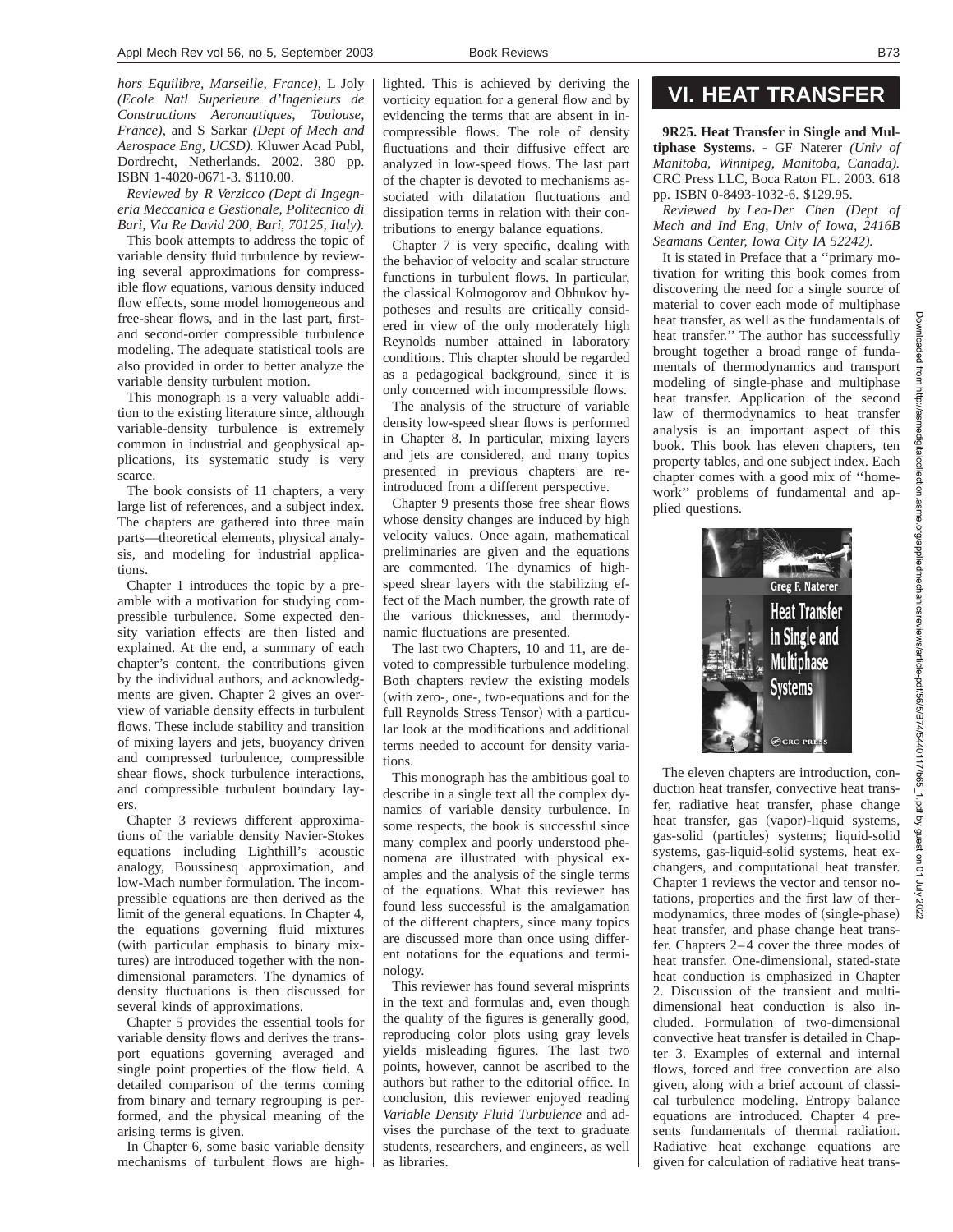fer between multiple diffuse and gray surfaces; only non-participating medium is considered. Extensive discussion of solar energy is also given in Chapter 4. Chapter 5 covers the thermodynamics of phase change and transport modeling of solidification and melting, and evaporation and sublimation. The transport modeling is presented within the context of the ''mixture" (or volume averaging) and two-fluid formulations. The interfacial equations describing the mass, momentum and energy balances, and the interfacial entropy constraint are also introduced. Chapters 6–9 include extensive discussions on the calculation of heat transfer in gas-liquid, gas/ liquid-solid, and gas-liquid-solid systems. Boiling, condensation, and thermosyphon are covered in Chapter 6; particle-laden flow and fluidization in Chapter 7; solidification and melting in Chapter 8; and nonreacting and reacting multi-phase flows in Chapter 9. A simplified approach that accounts for participating (gray) gases and solids is used for calculation of the combined convective and radiative heat transfer in Chapter 7. The applications of liquidsolid analysis to material processing, manufacturing processes, energy storage, and pipeline freezing are given in Chapter 8, and examples of freezing of water drops laden flows (non-reacting), and combustion and metallurgy applications (reacting) in Chapter 9. Heat exchanger calculations using the overall heat transfer coefficient and NTU methods are covered in Chapter 10. An overview of the finite difference and finite element methods for computational heat transfer is given in Chapter 11. Discussions are also given on the finite volume formulation, structure vs unstructured grid, numerical ''formulations'' of example applications, and numerical accuracy and efficiency.

This reviewer feels that *Heat Transfer in Single and Multiphase Systems* makes a good candidate as a textbook or as a reference for a three-semester hour, intermediate level heat transfer course, of which the course objectives are to cover the three modes of heat transfer and the multiphase heat transfer. This reviewer also recommends this book for libraries of institutions of higher learning, and for personal libraries of heat transfer professionals.

**9R26. Thermal Conversion of Solid Fuels.** Developments in Heat Transfer, Vol 15. **-** B Peters *(Res Center Karlsruhe, Karlsruhe, Germany).* WIT Press, Southampton, UK. Distributed in USA by Comput Mech, Billerica MA. 2003. 205 pp. ISBN 1-85312-953-4. \$122.00.

*Reviewed by SR Gollahalli (Lesch Centennial Chair, Director, Sch of Aerospace and Mech Eng, Univ of Oklahoma, Norman OK 73019-0601).*

This monograph deals with the analysis and numerical simulation methods of thermal conversion of solid fuels, which includes various processes of drying, pyrolysis, devolatilization, and gasification. These processes occurring in a packed or moving bed situation include complex and interconnected mechanisms involving thermodynamics, fluid dynamics, chemistry, and physics. An analysis that delineates the relevant processes from the minor mechanisms that led to the development of the Discrete Particle Method (DPM), which considers particles with conversion processes attached to it as an individual entity, is the basis of the book's contents. Three major areas have been identified in the thermal conversion of solids and addressed individually with simulation methods: heat and mass transfer interaction between solid, liquid, and gaseous phases in a particle; reacting flow in the voids between the particles; and overall motion of an ensemble of particles. The conversion of a particle is described by conservation equations similar to those in computational fluid dynamics, and the motion of the particles is described by molecular dynamics methods under the hierarchy of TOSCA (Tools of objectoriented software for continuum-mechanics applications).



The first chapter presents an overview of the thermal conversion processes of a packed bed including the conversion regimes of a single particle and a packed bed, and ends with an extensive review of the literature on packed bed, particle, and gas phase conversions. The second chapter, on numerical methods, begins with models in the literature on drying, pyrolysis, gasification, and heterogeneous combustion. Thermo-fluid interaction in a reacting packed bed and particle motion are covered in the rest of this chapter. The third chapter,

describing the techniques in TOSCA, deals with object-oriented programming. The fourth chapter presents predictions obtained using the TOSCA software library and their validations, and includes single particle conversion, motion of particles, and packed bed conversions, such as a forward acting grate and a combustion chamber. The last chapter presents a concise summary and conclusions. Three appendices covering the list of nomenclature, experiments facilities, and numerics follow the conclusions. An extensive bibliography with 318 references and a subject index are also included.

Overall, *Thermal Conversion of Solid Fuels* contains interesting material on numerical analysis based on a novel technique for analyzing solid thermal conversion processes. Engineers that deal with drying processes, gasification, and packed bed reactors should find this book interesting and useful. It is a valuable addition to the reference libraries for research and academia.

**Nonclassical Thermoelastic Problems in Nonlinear Dynamics of Shells.** Applications of the Bubnov-Galerkin and Finite Difference Numerical Methods. **-** J Awrejcewicz *(Dept of Automatics and Biomechanics, Tech Univ of Lodz, 1/15 Stefanowskiego St, Lodz, 90-924, Poland)* and VA Krys'ko *(Dept of Math, Saratov State Tech Univ, 77 Polyteshnycheskaya St, Saratov, 41005, Russia).* Springer-Verlag, Berlin. 2003. 428 pp. ISBN 3-540-43880-7. \$89.95. (Under review)

# **X. GENERAL &<br>MISCELLANEOUS MISCELLANEOUS**

**9N27. Nanotechnology: Basic Science and Emerging Technologies. -** M Wilson, K Kannangara, G Smith *(Univ of Tech, Sydney, Australia),* M Simmons *(Atomic Fabrication Facility, Sydney, Australia),* and B Raguse *(CSIRO Telecomms and Indust Phys, Lindfield, Australia).* Chapman and Hall/CRC, Boca Raton FL. 2002. 288 pp. ISBN 1-58488-339-1. \$59.95.

This book bridges the gap between detailed technical publications that are beyond the grasp of nonspecialists and popular science books, which may be more science fiction than fact. It provides a fascinating, scientifically sound treatment.

After a basic introduction to the field, the authors explore topics that include molecular nanotechnology, nanomaterials and nanopowders, nanoelectronics, optics and photonics, and nanobiomimetrics. The book concludes with a look at some cutting-edge applications and prophecies for the future.